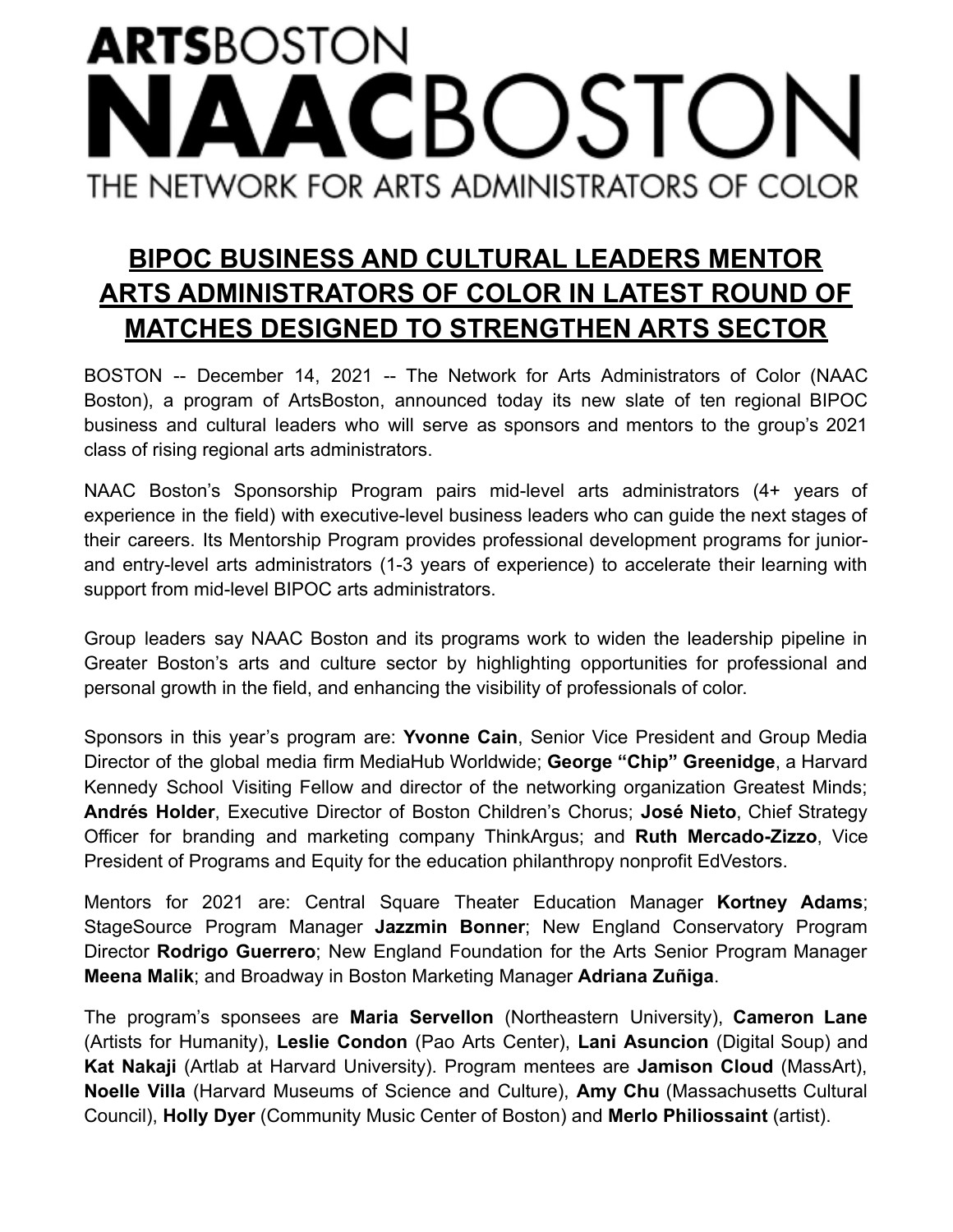The Sponsorship and Mentorship Programs foster interaction between the executives and their paired administrators through one-on-one meetings and career counseling, professional development workshops and panel discussions, and networking events held by the NAAC organization. Administrator participants also receive access to learning resources and services in a program toolkit.

NAAC was founded in 2016 to bring together administrators of color for a networking event. In addition to providing BIPOC administrators with a way to identify other colleagues of color in their fields and create a sense of solidarity within the arts sector, the group's momentum resulted in a move to formalize its work. An online directory was created which was quickly sought by grantmakers looking for new diverse voices to serve on review panels. A peer-supported listserv was created to share job listings and funding opportunities. In its first five years, the group grew to 425 members.



NAAC Boston 2021 Sponsor **Yvonne Cain** (l.), who also serves as a Vice Chair of ArtsBoston's Board of Directors, says she is familiar with the need to actively seek out BIPOC colleagues in an industry where few exist. She is widely known for her work in the advertising and branding industry, where she has increased representation in that sector.

"It is true in the arts, as in all other industries, that inclusion, representation and the raising of diverse voices makes the work better, deeper and more resonant," Cain says. "I understand and support the need for projects like NAAC

Boston and I'm personally committed to guiding young professionals on their path to leadership. ArtsBoston's commitment to making real change toward racial equity in the arts is the reason I joined the board and why I became a sponsor in this program."

**Jazzmin Bonner** (r.), Program Manager for StageSource and a Co-Producer for Plays in Place who has twice served as a mentor, says the arts sector needs programs like NAAC.

"Being an arts administrator of color can be an isolating and challenging experience," Bonner says. "We face particular challenges around culture, interpersonal communication and promotion that require a specific set of skills and awareness. This Mentor/Sponsor program is a great way to address those challenges with smart matches and deep sharing of knowledge and networks."



ArtsBoston Executive Director **Catherine Peterson** says supporting NAAC Boston and giving it a home base was a natural outgrowth of its work. "The credit for making this program a vibrant resource to hundreds of workers in our industry goes to its founding members, its steering committee and ArtsBoston's Deputy Director - Programs **Ola Okinwumi**. This is a